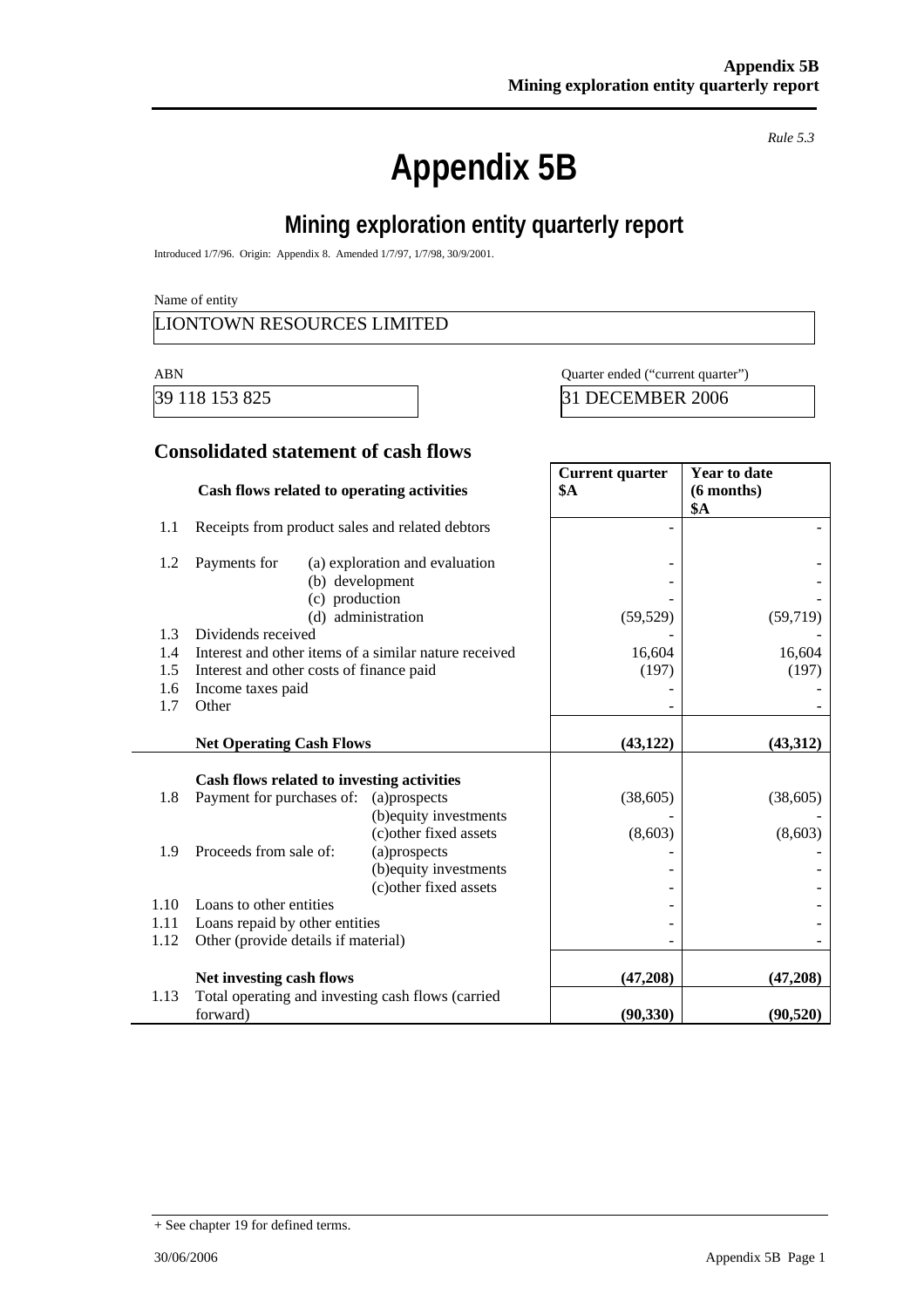|              | Cash flows related to financing activities                                          |            |            |
|--------------|-------------------------------------------------------------------------------------|------------|------------|
| 1.14         | Proceeds from issues of shares, options, etc. (net)                                 | 6,840,346  | 6,840,346  |
| 1.15         | Proceeds from sale of forfeited shares                                              |            |            |
| 1.16         | Proceeds from borrowings                                                            | 266,190    | 266,190    |
| 1.17         | Repayment of borrowings                                                             | (285, 812) | (285, 812) |
| 1.18         | Dividends paid                                                                      |            |            |
| 1.19         | Other                                                                               |            |            |
|              | Net financing cash flows                                                            | 6,820,724  | 6,820,724  |
|              | Net increase (decrease) in cash held                                                | 6,730,394  | 6,730,204  |
| 1.20<br>1.21 | Cash at beginning of quarter/year to date<br>Exchange rate adjustments to item 1.20 | 1,588      | 1,778      |
| 1.22         | Cash at end of quarter                                                              | 6,731,982  | 6,731,982  |

**Payments to directors of the entity and associates of the directors Payments to related entities of the entity and associates of the related entities**

|      |                                                                  | Current quarter<br>\$A |
|------|------------------------------------------------------------------|------------------------|
| 1.23 | Aggregate amount of payments to the parties included in item 1.2 | 5,748                  |
| 1.24 | Aggregate amount of loans to the parties included in item 1.10   | Nil                    |

1.25 Explanation necessary for an understanding of the transactions

Item 1.23 consists of legal fees paid to a director on normal terms and conditions.

#### **Non-cash financing and investing activities**

2.1 Details of financing and investing transactions which have had a material effect on consolidated assets and liabilities but did not involve cash flows

The Company issued 8,000,000 ordinary shares to Uranium Equities Limited in consideration of completion of a Letter Agreement dated 22 March 2006 (refer to Note 1 of section 6.2 below). The Company issued 9,000,000 ordinary shares to Equinox Resources Limited in consideration of completion of a Deed of Variation, Termination and Release and an Asset Sale Agreement, both dated 14 November 2006 (refer to Notes 2 and 3 of section 6.2 below). The Company entered into a sale and purchase agreement for the sale of the Strelley River Project on 13 November 2006 with CBH Resources Ltd (along with other parties). Consideration to be received upon completion will be fully paid ordinary shares in CBH Resources Ltd to the value of \$620,000. This agreement is still subject to conditions precedent (refer to Note 1 of section 6.1 below).

2.2 Details of outlays made by other entities to establish or increase their share in projects in which the reporting entity has an interest

N/A

<sup>+</sup> See chapter 19 for defined terms.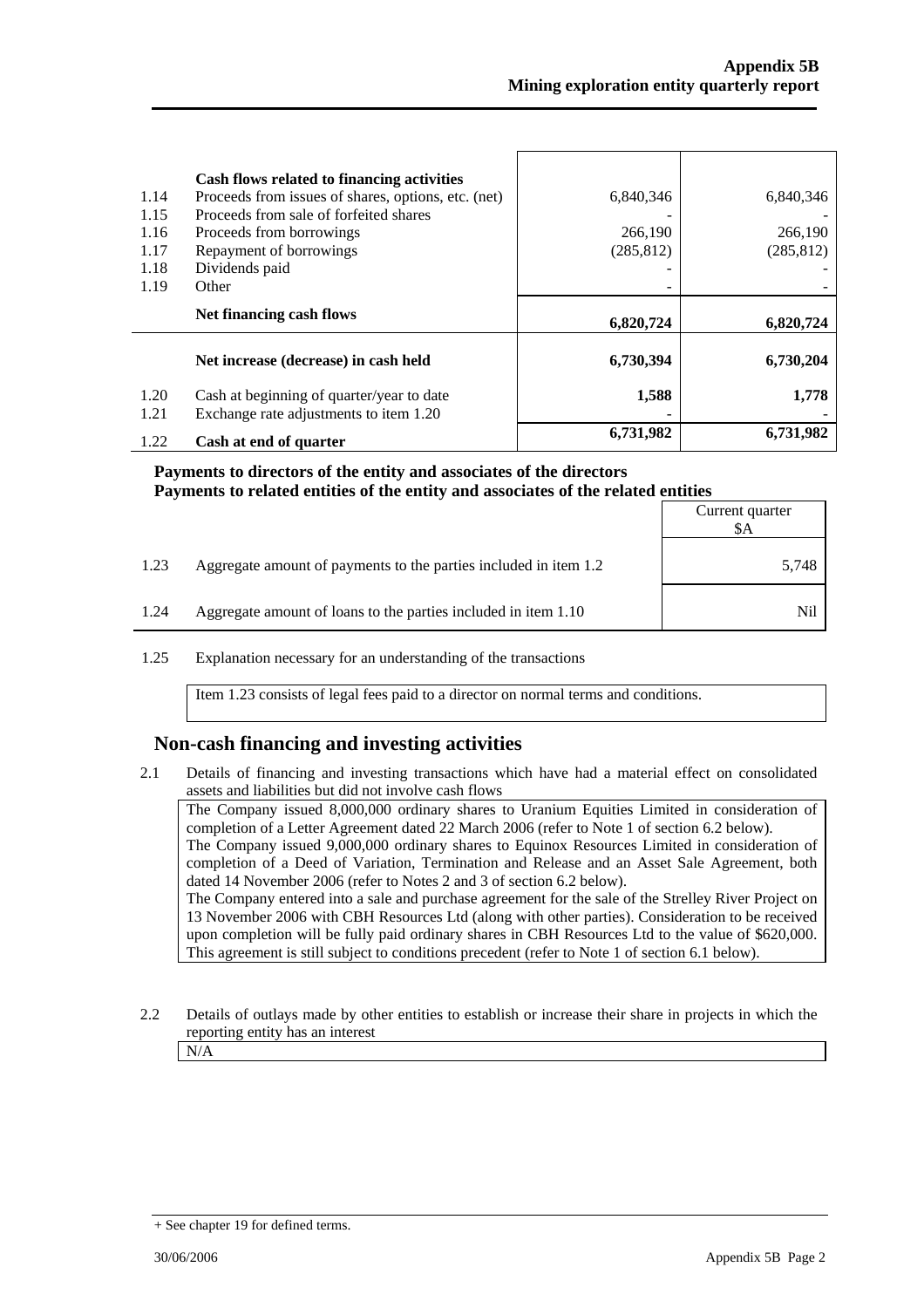#### **Financing facilities available**

*Add notes as necessary for an understanding of the position.* 

|     |                             | Amount available<br>\$A | Amount used<br>\$A |
|-----|-----------------------------|-------------------------|--------------------|
| 3.1 | Loan facilities             | Nil                     | <b>Nil</b>         |
| 3.2 | Credit standby arrangements | <b>Nil</b>              | <b>Nil</b>         |

#### **Estimated cash outflows for next quarter**

|     | <b>Total</b>               | \$1,125,000 |
|-----|----------------------------|-------------|
| 4.2 | Development                | Nil         |
|     |                            |             |
| 4.1 | Exploration and evaluation | \$1,125,000 |
|     |                            | \$A         |

## **Reconciliation of cash**

| Reconciliation of cash at the end of the quarter (as shown in<br>the consolidated statement of cash flows) to the related items<br>in the accounts is as follows. |                                                  | Current quarter<br>\$A | Previous quarter<br>\$A |
|-------------------------------------------------------------------------------------------------------------------------------------------------------------------|--------------------------------------------------|------------------------|-------------------------|
| 5.1                                                                                                                                                               | Cash on hand and at bank                         | 6,731,982              | 6,731,982               |
| 5.2                                                                                                                                                               | Deposits at call                                 |                        |                         |
| 5.3                                                                                                                                                               | Bank overdraft                                   |                        |                         |
| 5.4                                                                                                                                                               | Other (Bank Guarantee)                           |                        |                         |
|                                                                                                                                                                   | <b>Total: cash at end of quarter</b> (item 1.22) | 6,731,982              | 6,731,982               |

#### **Changes in interests in mining tenements**

| 6.1 | Interests in<br>mining<br>tenements<br>relinquished,<br>reduced or lapsed | Tenement<br>reference | Nature of interest<br>(note (2)) | Interest at<br>beginning<br>of quarter | Interest at<br>end of<br>quarter |
|-----|---------------------------------------------------------------------------|-----------------------|----------------------------------|----------------------------------------|----------------------------------|
|     |                                                                           | <b>Strelley River</b> |                                  |                                        |                                  |
|     |                                                                           | <b>Project</b>        |                                  |                                        |                                  |
|     |                                                                           | E45/2393              | Strelley Deed (1)                | $0\%$                                  | 100%                             |
|     |                                                                           | E45/2474              | Strelley Deed (1)                | $0\%$                                  | 100%                             |
|     |                                                                           | E45/2556              | Strelley Deed (1)                | 0%                                     | 100%                             |

(1) On 13 November 2006, the Company entered into a deed for the sale of these tenements with CBH Panorama Pty Ltd, SIPA Resources (1987) Pty Ltd, Ashling Resources NL, CBH Resources Ltd, Uranium Equities Ltd and GE Resources Pty Ltd. Completion under this deed is conditional upon ministerial consent, which had not yet been obtained at 31 December 2006.

<sup>+</sup> See chapter 19 for defined terms.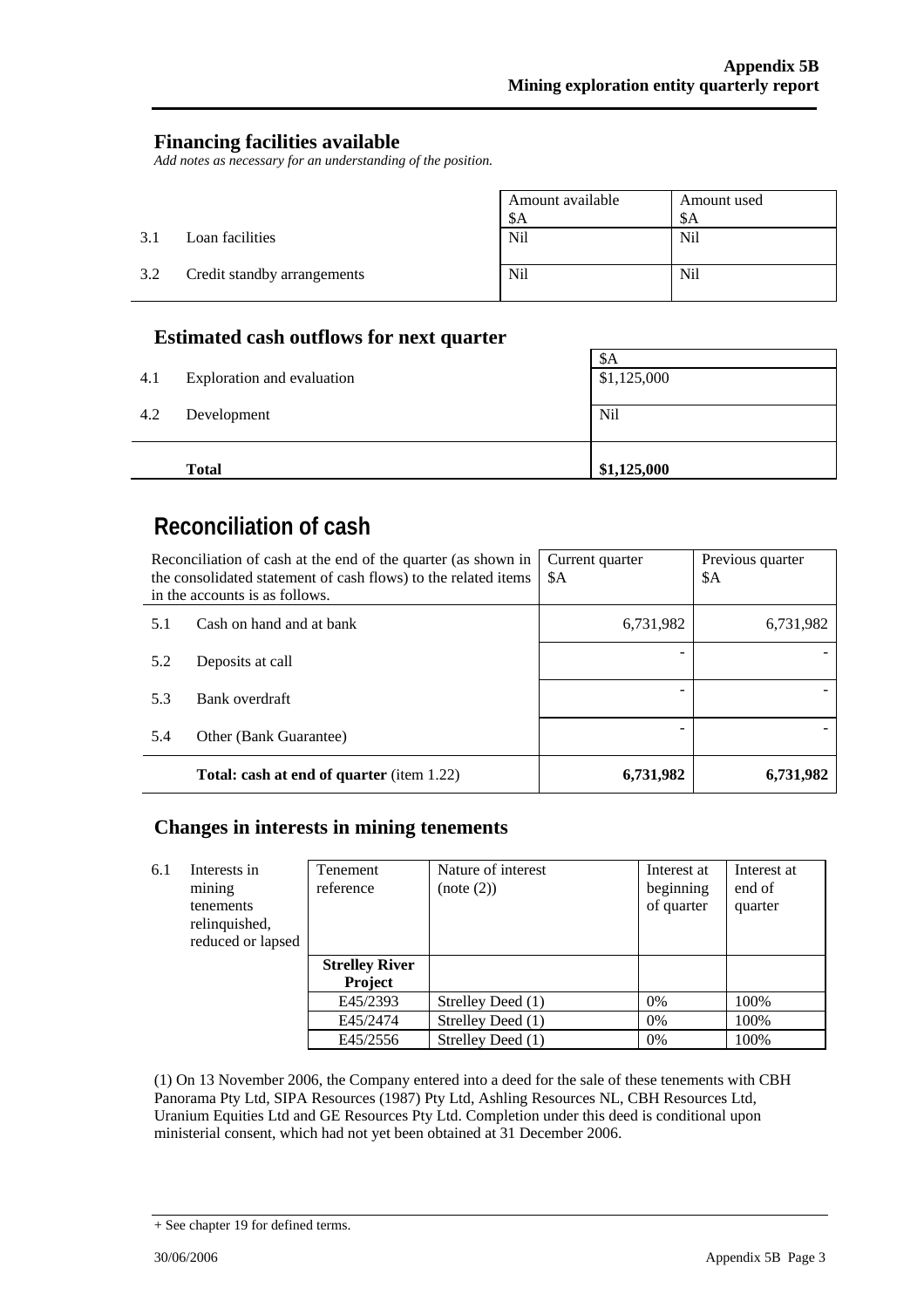| 6.2 | Interests in<br>mining<br>tenements<br>acquired or<br>increased | Tenement<br>reference                                  | Nature of interest<br>(note (2))                                                                                       | Interest at<br>beginning<br>of quarter | Interest at end of<br>quarter     |
|-----|-----------------------------------------------------------------|--------------------------------------------------------|------------------------------------------------------------------------------------------------------------------------|----------------------------------------|-----------------------------------|
|     |                                                                 | <b>Mount</b><br>Windsor<br><b>Volcanics</b><br>Project |                                                                                                                        |                                        |                                   |
|     |                                                                 | EPM14161                                               | Letter Agreement with Uranium<br>Equities Limited ("UEQ<br>Agreement") (1)                                             | 0%                                     | 100%                              |
|     |                                                                 | EPM14162                                               | UEQ Agreement (1)                                                                                                      | $0\%$                                  | 100%                              |
|     |                                                                 | EPM15100                                               | UEQ Agreement (1)                                                                                                      | 0%                                     | 100%                              |
|     |                                                                 | EPM15102                                               | UEQ Agreement (1)                                                                                                      | 0%                                     | 100%                              |
|     |                                                                 | ML10277                                                | UEQ Agreement (1)                                                                                                      | 0%                                     | 100%                              |
|     |                                                                 | EPM15192                                               | UEQ Agreement (1)                                                                                                      | 0%                                     | 100%                              |
|     |                                                                 | EPM15197                                               | UEQ Agreement (1)                                                                                                      | 0%                                     | 100%                              |
|     |                                                                 | <b>Strelley</b><br><b>River</b>                        |                                                                                                                        |                                        |                                   |
|     |                                                                 | Project<br>E45/2393                                    | UEQ Agreement (1)                                                                                                      | 0%                                     | 100%                              |
|     |                                                                 | E45/2474                                               | UEQ Agreement (1)                                                                                                      | 0%                                     | 100%                              |
|     |                                                                 | E45/2556                                               | UEQ Agreement (1)                                                                                                      | $0\%$                                  | 100%                              |
|     |                                                                 | Cowan<br><b>Nickel</b><br><b>Project</b>               |                                                                                                                        |                                        |                                   |
|     |                                                                 | P15/4597                                               | UEQ Agreement (1) Deed of<br>Variation, Termination and Release<br>with Equinox Minerals Limited<br>("EQR Deed") $(2)$ | 0%                                     | 100% interest in<br>Nickel rights |
|     |                                                                 | P15/4598                                               | UEQ Agreement (1) EQR Deed (2)                                                                                         | 0%                                     | 100% interest in<br>Nickel rights |
|     |                                                                 | P15/4599                                               | UEQ Agreement (1) EQR Deed (2)                                                                                         | 0%                                     | 100% interest in<br>Nickel rights |
|     |                                                                 | P15/4600                                               | UEQ Agreement (1) EQR Deed (2)                                                                                         | 0%                                     | 100% interest in<br>Nickel rights |
|     |                                                                 | P15/4619                                               | UEQ Agreement (1) EQR Deed (2)                                                                                         | 0%                                     | 100% interest in<br>Nickel rights |
|     |                                                                 | E15/0821                                               | UEQ Agreement (1) EQR Deed (2)                                                                                         | 0%                                     | 100% interest in<br>Nickel rights |
|     |                                                                 | E15/0822                                               | UEQ Agreement (1) EQR Deed (2)                                                                                         | 0%                                     | 100% interest in<br>Nickel rights |
|     |                                                                 | E63/873                                                | UEQ Agreement (1) EQR Deed (2)                                                                                         | $0\%$                                  | 100% interest in<br>Nickel rights |
|     |                                                                 | P15/4594                                               | UEQ Agreement (1) EQR Deed (2)                                                                                         | $0\%$                                  | 100% interest in<br>Nickel rights |
|     |                                                                 | P15/4595                                               | UEQ Agreement (1) EQR Deed (2)                                                                                         | $0\%$                                  | 100% interest in<br>Nickel rights |
|     |                                                                 | P15/4596                                               | UEQ Agreement (1) EQR Deed (2)                                                                                         | 0%                                     | 100% interest in<br>Nickel rights |
|     |                                                                 | P15/4602                                               | UEQ Agreement (1) EQR Deed (2)                                                                                         | 0%                                     | 100% interest in<br>Nickel rights |

<sup>+</sup> See chapter 19 for defined terms.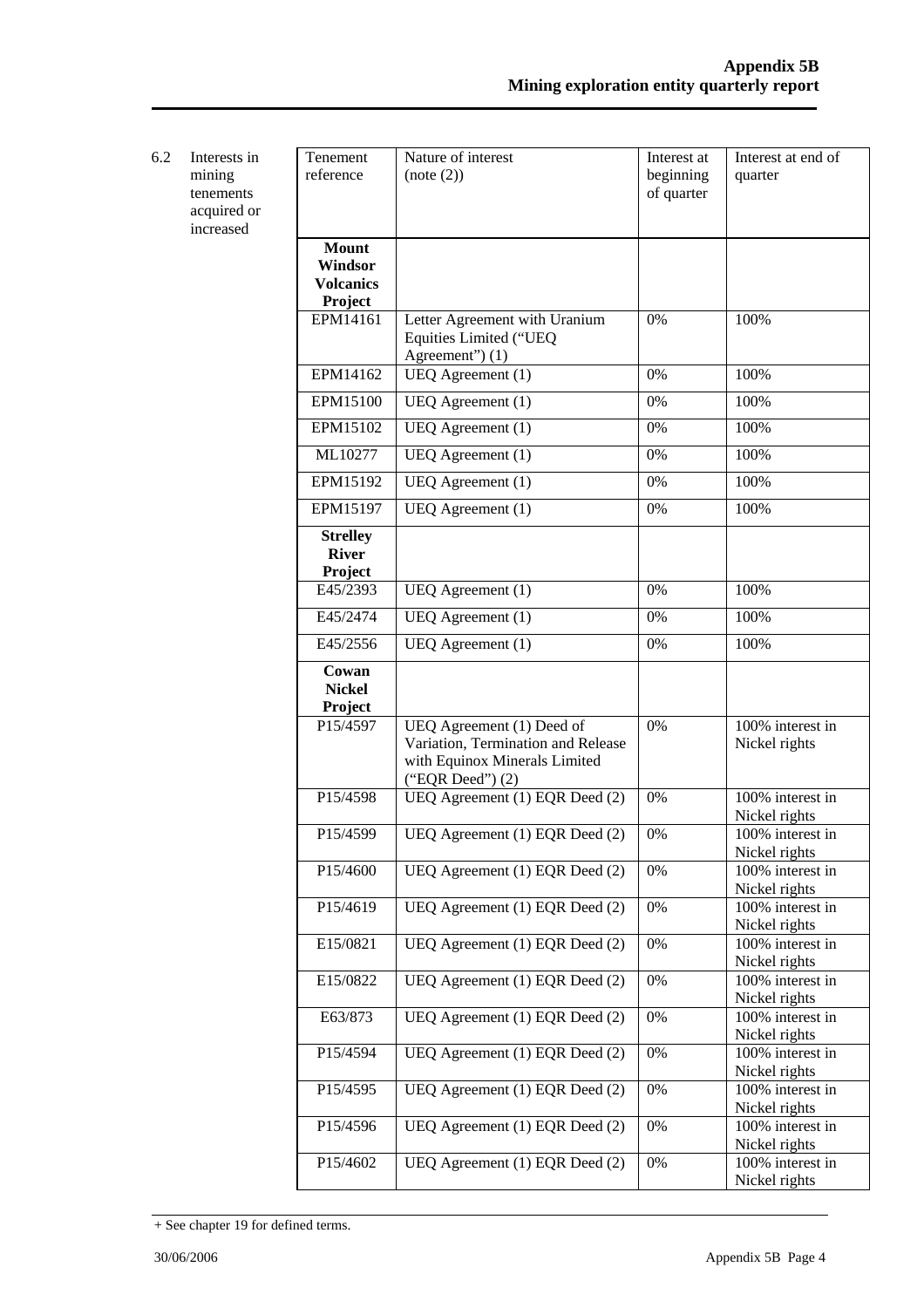| P15/4605 | UEQ Agreement (1) EQR Deed (2)     | 0% | 100% interest in                  |
|----------|------------------------------------|----|-----------------------------------|
|          |                                    |    | Nickel rights                     |
| P15/4606 | UEQ Agreement (1) EQR Deed (2)     | 0% | 100% interest in                  |
|          |                                    |    | Nickel rights                     |
| P15/4607 | UEQ Agreement (1) EQR Deed (2)     | 0% | 100% interest in                  |
|          |                                    |    | Nickel rights                     |
| P15/4608 | UEQ Agreement (1) EQR Deed (2)     | 0% | 100% interest in                  |
|          |                                    |    | Nickel rights                     |
| P15/4609 | UEQ Agreement $(1)$ EQR Deed $(2)$ | 0% | 100% interest in                  |
|          |                                    |    | Nickel rights                     |
| P15/4612 | UEQ Agreement (1) EQR Deed (2)     | 0% | 100% interest in                  |
|          |                                    |    | Nickel rights                     |
| P15/4613 | UEQ Agreement (1) EQR Deed (2)     | 0% | 100% interest in                  |
|          |                                    |    | Nickel rights                     |
| P15/4614 | UEQ Agreement (1) EQR Deed (2)     | 0% | 100% interest in                  |
|          |                                    |    | Nickel rights                     |
| P15/4671 | UEQ Agreement (1) EQR Deed (2)     | 0% | 100% interest in                  |
|          |                                    |    | Nickel rights                     |
| P63/1251 | UEQ Agreement (1) EQR Deed (2))    | 0% | 100% interest in                  |
|          |                                    |    | Nickel rights                     |
| P63/1252 | UEQ Agreement (1) EQR Deed (2)     | 0% | 100% interest in                  |
|          |                                    |    | Nickel rights                     |
| P63/1253 | UEQ Agreement (1) EQR Deed (2)     | 0% | 100% interest in                  |
|          |                                    |    | Nickel rights                     |
| P63/1257 | UEQ Agreement (1) EQR Deed (2)     | 0% | 100% interest in                  |
|          |                                    |    |                                   |
| P63/1258 | UEQ Agreement (1) EQR Deed (2)     | 0% | Nickel rights<br>100% interest in |
|          |                                    |    |                                   |
|          |                                    |    | Nickel rights                     |
| P63/1259 | UEQ Agreement (1) EQR Deed (2)     | 0% | 100% interest in                  |
|          |                                    |    | Nickel rights                     |
| P63/1260 | UEQ Agreement (1) EQR Deed (2)     | 0% | 100% interest in                  |
|          |                                    |    | Nickel rights                     |
| P63/1261 | UEQ Agreement (1) EQR Deed (2)     | 0% | 100% interest in                  |
|          |                                    |    | Nickel rights                     |
| P63/1262 | UEQ Agreement (1) EQR Deed (2)     | 0% | 100% interest in                  |
|          |                                    |    | Nickel rights                     |
| P63/1263 | UEQ Agreement (1) EQR Deed (2)     | 0% | 100% interest in                  |
|          |                                    |    | Nickel rights                     |
| P63/1264 | UEQ Agreement (1) EQR Deed (2)     | 0% | 100% interest in                  |
|          |                                    |    | Nickel rights                     |
| P63/1265 | UEQ Agreement (1) EQR Deed (2)     | 0% | 100% interest in                  |
|          |                                    |    | Nickel rights                     |
| P63/1267 | UEQ Agreement (1) EQR Deed (2)     | 0% | 100% interest in                  |
|          |                                    |    | Nickel rights                     |
| P63/1268 | UEQ Agreement (1) EQR Deed (2)     | 0% | $100\%$ interest in               |
|          |                                    |    | Nickel rights                     |
| P63/1269 | UEQ Agreement (1) EQR Deed (2)     | 0% | 100% interest in                  |
|          |                                    |    | Nickel rights                     |
| P63/1270 | UEQ Agreement (1) EQR Deed (2)     | 0% | 100% interest in                  |
|          |                                    |    | Nickel rights                     |
| M15/0786 | UEQ Agreement (1) EQR Deed (2)     | 0% | 100% interest in                  |
|          |                                    |    | Nickel rights                     |
| P15/4627 | UEQ Agreement (1) EQR Deed (2)     | 0% | 100% interest in                  |
|          |                                    |    | Nickel rights                     |
| P15/4628 | UEQ Agreement (1) EQR Deed (2)     | 0% | 100% interest in                  |
|          |                                    |    | Nickel rights                     |
| E15/0828 | UEQ Agreement (1) EQR Deed (2)     | 0% | 100% interest in                  |
|          |                                    |    | Nickel rights                     |
|          |                                    |    |                                   |

<sup>+</sup> See chapter 19 for defined terms.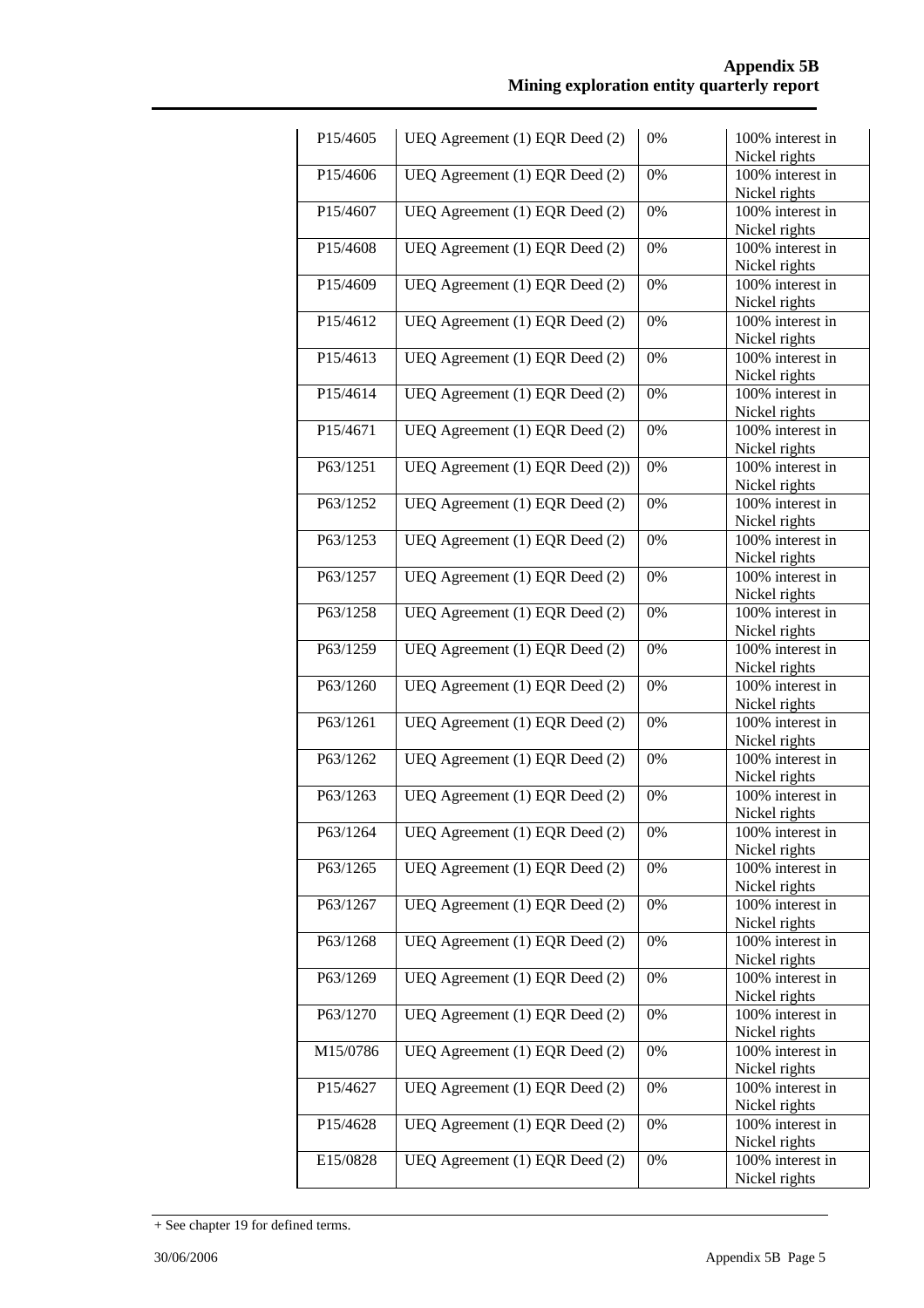| E15/0829 | UEQ Agreement (1) EQR Deed (2)     | 0%    | 100% interest in                     |
|----------|------------------------------------|-------|--------------------------------------|
|          |                                    |       | Nickel rights                        |
| E15/838  | UEQ Agreement (1) EQR Deed (2)     | 0%    | 100% interest in                     |
|          |                                    |       | Nickel rights                        |
| P15/4615 | UEQ Agreement (1) EQR Deed (2)     | 0%    | 100% interest in                     |
|          |                                    |       | Nickel rights                        |
| P15/4618 | UEQ Agreement (1) EQR Deed (2)     | 0%    | 100% interest in                     |
|          |                                    |       | Nickel rights                        |
| P15/4626 | UEQ Agreement $(1)$ EQR Deed $(2)$ | 0%    | 100% interest in                     |
|          |                                    |       | Nickel rights                        |
| P15/4629 | UEQ Agreement (1) EQR Deed (2)     | 0%    | 100% interest in                     |
| P15/4630 | UEQ Agreement (1) EQR Deed (2)     | 0%    | Nickel rights<br>100% interest in    |
|          |                                    |       | Nickel rights                        |
| P15/4632 | UEQ Agreement (1) EQR Deed (2)     | 0%    | 100% interest in                     |
|          |                                    |       | Nickel rights                        |
| P15/4633 | UEQ Agreement (1) EQR Deed (2)     | 0%    | 100% interest in                     |
|          |                                    |       | Nickel rights                        |
| P63/1271 | UEQ Agreement (1) EQR Deed (2)     | 0%    | 100% interest in                     |
|          |                                    |       | Nickel rights                        |
| P63/1272 | UEQ Agreement (1) EQR Deed (2)     | 0%    | 100% interest in                     |
|          |                                    |       | Nickel rights                        |
| P63/1274 | UEQ Agreement (1) EQR Deed (2)     | 0%    | 100% interest in                     |
|          |                                    |       | Nickel rights                        |
| P63/1275 | UEQ Agreement (1) EQR Deed (2)     | 0%    | 100% interest in                     |
|          |                                    |       | Nickel rights                        |
| P63/1276 | UEQ Agreement (1) EQR Deed (2)     | 0%    | 100% interest in                     |
| P15/4644 | UEQ Agreement (1) EQR Deed (2)     | 0%    | Nickel rights<br>100% interest in    |
|          |                                    |       | Nickel rights                        |
| P15/4646 | UEQ Agreement (1) EQR Deed (2)     | 0%    | 100% interest in                     |
|          |                                    |       | Nickel rights                        |
| P15/4647 | UEQ Agreement (1) EQR Deed (2)     | 0%    | 100% interest in                     |
|          |                                    |       | Nickel rights                        |
| P15/4648 | UEQ Agreement (1) EQR Deed (2)     | 0%    | 100% interest in                     |
|          |                                    |       | Nickel rights                        |
| E15/740  | UEQ Agreement (1) EQR Deed (2)     | 0%    | 100% interest in                     |
|          |                                    |       | Nickel rights                        |
| E15/860  | UEQ Agreement (1) EQR Deed (2)     | 0%    | 100% interest in                     |
|          |                                    |       | Nickel rights<br>100% interest in    |
| M15/0031 | UEQ Agreement (1) EQR Deed (2)     | 0%    | Nickel rights                        |
| M15/0225 | UEQ Agreement (1) EQR Deed (2)     | $0\%$ | 100% interest in                     |
|          |                                    |       | Nickel rights                        |
| M15/0289 | UEQ Agreement (1) EQR Deed (2)     | 0%    | 100% interest in                     |
|          |                                    |       | Nickel rights                        |
| M15/0325 | UEQ Agreement (1) EQR Deed (2)     | 0%    | 100% interest in                     |
|          |                                    |       | Nickel rights                        |
| M15/0351 | UEQ Agreement (1) EQR Deed (2)     | 0%    | 100% interest in                     |
|          |                                    |       | Nickel rights                        |
| M15/0506 | UEQ Agreement (1) EQR Deed (2)     | 0%    | 100% interest in                     |
|          |                                    |       | Nickel rights                        |
| M15/0528 | UEQ Agreement (1) EQR Deed (2)     | $0\%$ | 100% interest in                     |
| M15/0597 | UEQ Agreement (1) EQR Deed (2)     | $0\%$ | Nickel rights<br>$100\%$ interest in |
|          |                                    |       | Nickel rights                        |
| M15/0616 | UEQ Agreement (1) EQR Deed (2)     | 0%    | 100% interest in                     |
|          |                                    |       | Nickel rights                        |
|          |                                    |       |                                      |

<sup>+</sup> See chapter 19 for defined terms.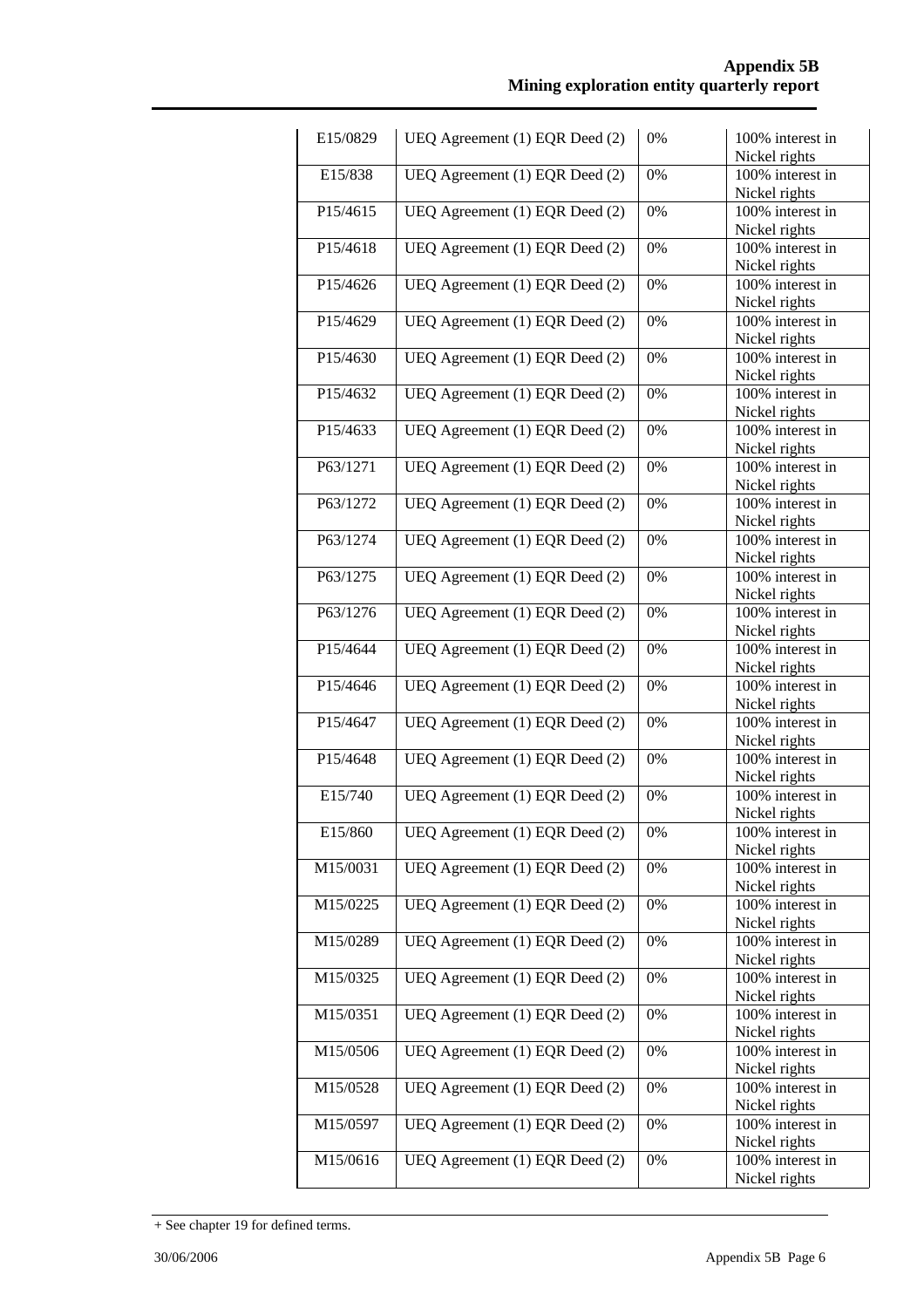| Nickel rights<br>M15/0684<br>UEQ Agreement (1) EQR Deed (2)<br>0%<br>100% interest in<br>Nickel rights<br>UEQ Agreement (1) EQR Deed (2)<br>M15/0685<br>0%<br>100% interest in<br>Nickel rights<br>UEQ Agreement (1) EQR Deed (2)<br>E15/0160<br>100% interest in<br>0%<br>Nickel rights<br>UEQ Agreement $(1)$ EQR Deed $(2)$<br>M15/0338<br>100% interest in<br>0%<br>Nickel rights<br>M15/0352<br>UEQ Agreement (1) EQR Deed (2)<br>0%<br>100% interest in<br>Nickel rights<br>M15/0375<br>UEQ Agreement (1) EQR Deed (2)<br>0%<br>100% interest in<br>Nickel rights<br>UEQ Agreement (1) EQR Deed (2)<br>M15/0507<br>100% interest in<br>0%<br>Nickel rights<br>UEQ Agreement (1) EQR Deed (2)<br>M15/0580<br>0%<br>100% interest in<br>Nickel rights<br>UEQ Agreement (1) EQR Deed (2)<br>M15/0581<br>0%<br>100% interest in<br>Nickel rights<br>M15/0620<br>UEQ Agreement (1) EQR Deed (2)<br>0%<br>100% interest in<br>Nickel rights<br>M15/0629<br>UEQ Agreement (1) EQR Deed (2)<br>0%<br>100% interest in<br>Nickel rights<br>UEQ Agreement (1) EQR Deed (2)<br>0%<br>M15/0639<br>100% interest in<br>Nickel rights<br>UEQ Agreement (1) EQR Deed (2)<br>M15/0640<br>100% interest in<br>0%<br>Nickel rights<br>UEQ Agreement (1) EQR Deed (2)<br>M15/0642<br>0%<br>100% interest in<br>Nickel rights<br>UEQ Agreement (1) EQR Deed (2)<br>M15/0680<br>100% interest in<br>0%<br>Nickel rights<br>UEQ Agreement (1) EQR Deed (2)<br>M15/0681<br>0%<br>100% interest in<br>Nickel rights<br>UEQ Agreement (1) EQR Deed (2)<br>M15/0682<br>0%<br>100% interest in<br>Nickel rights<br>UEQ Agreement (1) EQR Deed (2)<br>M15/0683<br>0%<br>100% interest in<br>Nickel rights<br>M15/0815<br>UEQ Agreement (1) EQR Deed (2)<br>100% interest in<br>0%<br>Nickel rights<br>M15/0817<br>UEQ Agreement (1) EQR Deed (2)<br>100% interest in<br>0%<br>Nickel rights<br>UEQ Agreement (1) EQR Deed (2)<br>100% interest in<br>M15/0820<br>0%<br>Nickel rights<br>UEQ Agreement (1) EQR Deed (2)<br>100% interest in<br>M15/0976<br>0%<br>Nickel rights<br>M15/0977<br>UEQ Agreement (1) EQR Deed (2)<br>100% interest in<br>0%<br>Nickel rights<br>E15/0148<br>UEQ Agreement (1) EQR Deed (2)<br>100% interest in<br>0%<br>Nickel rights<br>M15/0654<br>UEQ Agreement (1) EQR Deed (2)<br>100% interest in<br>0%<br>Nickel rights<br>M15/0655<br>UEQ Agreement (1) EQR Deed (2)<br>100% interest in<br>0%<br>Nickel rights<br>UEQ Agreement (1) EQR Deed (2)<br>0%<br>M15/1052<br>100% interest in<br>Nickel rights<br>E15/914<br>UEQ Agreement (1) EQR Deed (2)<br>0%<br>100% interest in<br>Nickel rights | M15/0665 | UEQ Agreement (1) EQR Deed (2) | 0% | 100% interest in |
|--------------------------------------------------------------------------------------------------------------------------------------------------------------------------------------------------------------------------------------------------------------------------------------------------------------------------------------------------------------------------------------------------------------------------------------------------------------------------------------------------------------------------------------------------------------------------------------------------------------------------------------------------------------------------------------------------------------------------------------------------------------------------------------------------------------------------------------------------------------------------------------------------------------------------------------------------------------------------------------------------------------------------------------------------------------------------------------------------------------------------------------------------------------------------------------------------------------------------------------------------------------------------------------------------------------------------------------------------------------------------------------------------------------------------------------------------------------------------------------------------------------------------------------------------------------------------------------------------------------------------------------------------------------------------------------------------------------------------------------------------------------------------------------------------------------------------------------------------------------------------------------------------------------------------------------------------------------------------------------------------------------------------------------------------------------------------------------------------------------------------------------------------------------------------------------------------------------------------------------------------------------------------------------------------------------------------------------------------------------------------------------------------------------------------------------------------------------------------------------------------------------------------------------------------------------------------------------------------------------|----------|--------------------------------|----|------------------|
|                                                                                                                                                                                                                                                                                                                                                                                                                                                                                                                                                                                                                                                                                                                                                                                                                                                                                                                                                                                                                                                                                                                                                                                                                                                                                                                                                                                                                                                                                                                                                                                                                                                                                                                                                                                                                                                                                                                                                                                                                                                                                                                                                                                                                                                                                                                                                                                                                                                                                                                                                                                                              |          |                                |    |                  |
|                                                                                                                                                                                                                                                                                                                                                                                                                                                                                                                                                                                                                                                                                                                                                                                                                                                                                                                                                                                                                                                                                                                                                                                                                                                                                                                                                                                                                                                                                                                                                                                                                                                                                                                                                                                                                                                                                                                                                                                                                                                                                                                                                                                                                                                                                                                                                                                                                                                                                                                                                                                                              |          |                                |    |                  |
|                                                                                                                                                                                                                                                                                                                                                                                                                                                                                                                                                                                                                                                                                                                                                                                                                                                                                                                                                                                                                                                                                                                                                                                                                                                                                                                                                                                                                                                                                                                                                                                                                                                                                                                                                                                                                                                                                                                                                                                                                                                                                                                                                                                                                                                                                                                                                                                                                                                                                                                                                                                                              |          |                                |    |                  |
|                                                                                                                                                                                                                                                                                                                                                                                                                                                                                                                                                                                                                                                                                                                                                                                                                                                                                                                                                                                                                                                                                                                                                                                                                                                                                                                                                                                                                                                                                                                                                                                                                                                                                                                                                                                                                                                                                                                                                                                                                                                                                                                                                                                                                                                                                                                                                                                                                                                                                                                                                                                                              |          |                                |    |                  |
|                                                                                                                                                                                                                                                                                                                                                                                                                                                                                                                                                                                                                                                                                                                                                                                                                                                                                                                                                                                                                                                                                                                                                                                                                                                                                                                                                                                                                                                                                                                                                                                                                                                                                                                                                                                                                                                                                                                                                                                                                                                                                                                                                                                                                                                                                                                                                                                                                                                                                                                                                                                                              |          |                                |    |                  |
|                                                                                                                                                                                                                                                                                                                                                                                                                                                                                                                                                                                                                                                                                                                                                                                                                                                                                                                                                                                                                                                                                                                                                                                                                                                                                                                                                                                                                                                                                                                                                                                                                                                                                                                                                                                                                                                                                                                                                                                                                                                                                                                                                                                                                                                                                                                                                                                                                                                                                                                                                                                                              |          |                                |    |                  |
|                                                                                                                                                                                                                                                                                                                                                                                                                                                                                                                                                                                                                                                                                                                                                                                                                                                                                                                                                                                                                                                                                                                                                                                                                                                                                                                                                                                                                                                                                                                                                                                                                                                                                                                                                                                                                                                                                                                                                                                                                                                                                                                                                                                                                                                                                                                                                                                                                                                                                                                                                                                                              |          |                                |    |                  |
|                                                                                                                                                                                                                                                                                                                                                                                                                                                                                                                                                                                                                                                                                                                                                                                                                                                                                                                                                                                                                                                                                                                                                                                                                                                                                                                                                                                                                                                                                                                                                                                                                                                                                                                                                                                                                                                                                                                                                                                                                                                                                                                                                                                                                                                                                                                                                                                                                                                                                                                                                                                                              |          |                                |    |                  |
|                                                                                                                                                                                                                                                                                                                                                                                                                                                                                                                                                                                                                                                                                                                                                                                                                                                                                                                                                                                                                                                                                                                                                                                                                                                                                                                                                                                                                                                                                                                                                                                                                                                                                                                                                                                                                                                                                                                                                                                                                                                                                                                                                                                                                                                                                                                                                                                                                                                                                                                                                                                                              |          |                                |    |                  |
|                                                                                                                                                                                                                                                                                                                                                                                                                                                                                                                                                                                                                                                                                                                                                                                                                                                                                                                                                                                                                                                                                                                                                                                                                                                                                                                                                                                                                                                                                                                                                                                                                                                                                                                                                                                                                                                                                                                                                                                                                                                                                                                                                                                                                                                                                                                                                                                                                                                                                                                                                                                                              |          |                                |    |                  |
|                                                                                                                                                                                                                                                                                                                                                                                                                                                                                                                                                                                                                                                                                                                                                                                                                                                                                                                                                                                                                                                                                                                                                                                                                                                                                                                                                                                                                                                                                                                                                                                                                                                                                                                                                                                                                                                                                                                                                                                                                                                                                                                                                                                                                                                                                                                                                                                                                                                                                                                                                                                                              |          |                                |    |                  |
|                                                                                                                                                                                                                                                                                                                                                                                                                                                                                                                                                                                                                                                                                                                                                                                                                                                                                                                                                                                                                                                                                                                                                                                                                                                                                                                                                                                                                                                                                                                                                                                                                                                                                                                                                                                                                                                                                                                                                                                                                                                                                                                                                                                                                                                                                                                                                                                                                                                                                                                                                                                                              |          |                                |    |                  |
|                                                                                                                                                                                                                                                                                                                                                                                                                                                                                                                                                                                                                                                                                                                                                                                                                                                                                                                                                                                                                                                                                                                                                                                                                                                                                                                                                                                                                                                                                                                                                                                                                                                                                                                                                                                                                                                                                                                                                                                                                                                                                                                                                                                                                                                                                                                                                                                                                                                                                                                                                                                                              |          |                                |    |                  |
|                                                                                                                                                                                                                                                                                                                                                                                                                                                                                                                                                                                                                                                                                                                                                                                                                                                                                                                                                                                                                                                                                                                                                                                                                                                                                                                                                                                                                                                                                                                                                                                                                                                                                                                                                                                                                                                                                                                                                                                                                                                                                                                                                                                                                                                                                                                                                                                                                                                                                                                                                                                                              |          |                                |    |                  |
|                                                                                                                                                                                                                                                                                                                                                                                                                                                                                                                                                                                                                                                                                                                                                                                                                                                                                                                                                                                                                                                                                                                                                                                                                                                                                                                                                                                                                                                                                                                                                                                                                                                                                                                                                                                                                                                                                                                                                                                                                                                                                                                                                                                                                                                                                                                                                                                                                                                                                                                                                                                                              |          |                                |    |                  |
|                                                                                                                                                                                                                                                                                                                                                                                                                                                                                                                                                                                                                                                                                                                                                                                                                                                                                                                                                                                                                                                                                                                                                                                                                                                                                                                                                                                                                                                                                                                                                                                                                                                                                                                                                                                                                                                                                                                                                                                                                                                                                                                                                                                                                                                                                                                                                                                                                                                                                                                                                                                                              |          |                                |    |                  |
|                                                                                                                                                                                                                                                                                                                                                                                                                                                                                                                                                                                                                                                                                                                                                                                                                                                                                                                                                                                                                                                                                                                                                                                                                                                                                                                                                                                                                                                                                                                                                                                                                                                                                                                                                                                                                                                                                                                                                                                                                                                                                                                                                                                                                                                                                                                                                                                                                                                                                                                                                                                                              |          |                                |    |                  |
|                                                                                                                                                                                                                                                                                                                                                                                                                                                                                                                                                                                                                                                                                                                                                                                                                                                                                                                                                                                                                                                                                                                                                                                                                                                                                                                                                                                                                                                                                                                                                                                                                                                                                                                                                                                                                                                                                                                                                                                                                                                                                                                                                                                                                                                                                                                                                                                                                                                                                                                                                                                                              |          |                                |    |                  |
|                                                                                                                                                                                                                                                                                                                                                                                                                                                                                                                                                                                                                                                                                                                                                                                                                                                                                                                                                                                                                                                                                                                                                                                                                                                                                                                                                                                                                                                                                                                                                                                                                                                                                                                                                                                                                                                                                                                                                                                                                                                                                                                                                                                                                                                                                                                                                                                                                                                                                                                                                                                                              |          |                                |    |                  |
|                                                                                                                                                                                                                                                                                                                                                                                                                                                                                                                                                                                                                                                                                                                                                                                                                                                                                                                                                                                                                                                                                                                                                                                                                                                                                                                                                                                                                                                                                                                                                                                                                                                                                                                                                                                                                                                                                                                                                                                                                                                                                                                                                                                                                                                                                                                                                                                                                                                                                                                                                                                                              |          |                                |    |                  |
|                                                                                                                                                                                                                                                                                                                                                                                                                                                                                                                                                                                                                                                                                                                                                                                                                                                                                                                                                                                                                                                                                                                                                                                                                                                                                                                                                                                                                                                                                                                                                                                                                                                                                                                                                                                                                                                                                                                                                                                                                                                                                                                                                                                                                                                                                                                                                                                                                                                                                                                                                                                                              |          |                                |    |                  |
|                                                                                                                                                                                                                                                                                                                                                                                                                                                                                                                                                                                                                                                                                                                                                                                                                                                                                                                                                                                                                                                                                                                                                                                                                                                                                                                                                                                                                                                                                                                                                                                                                                                                                                                                                                                                                                                                                                                                                                                                                                                                                                                                                                                                                                                                                                                                                                                                                                                                                                                                                                                                              |          |                                |    |                  |
|                                                                                                                                                                                                                                                                                                                                                                                                                                                                                                                                                                                                                                                                                                                                                                                                                                                                                                                                                                                                                                                                                                                                                                                                                                                                                                                                                                                                                                                                                                                                                                                                                                                                                                                                                                                                                                                                                                                                                                                                                                                                                                                                                                                                                                                                                                                                                                                                                                                                                                                                                                                                              |          |                                |    |                  |
|                                                                                                                                                                                                                                                                                                                                                                                                                                                                                                                                                                                                                                                                                                                                                                                                                                                                                                                                                                                                                                                                                                                                                                                                                                                                                                                                                                                                                                                                                                                                                                                                                                                                                                                                                                                                                                                                                                                                                                                                                                                                                                                                                                                                                                                                                                                                                                                                                                                                                                                                                                                                              |          |                                |    |                  |
|                                                                                                                                                                                                                                                                                                                                                                                                                                                                                                                                                                                                                                                                                                                                                                                                                                                                                                                                                                                                                                                                                                                                                                                                                                                                                                                                                                                                                                                                                                                                                                                                                                                                                                                                                                                                                                                                                                                                                                                                                                                                                                                                                                                                                                                                                                                                                                                                                                                                                                                                                                                                              |          |                                |    |                  |
|                                                                                                                                                                                                                                                                                                                                                                                                                                                                                                                                                                                                                                                                                                                                                                                                                                                                                                                                                                                                                                                                                                                                                                                                                                                                                                                                                                                                                                                                                                                                                                                                                                                                                                                                                                                                                                                                                                                                                                                                                                                                                                                                                                                                                                                                                                                                                                                                                                                                                                                                                                                                              |          |                                |    |                  |
|                                                                                                                                                                                                                                                                                                                                                                                                                                                                                                                                                                                                                                                                                                                                                                                                                                                                                                                                                                                                                                                                                                                                                                                                                                                                                                                                                                                                                                                                                                                                                                                                                                                                                                                                                                                                                                                                                                                                                                                                                                                                                                                                                                                                                                                                                                                                                                                                                                                                                                                                                                                                              |          |                                |    |                  |
|                                                                                                                                                                                                                                                                                                                                                                                                                                                                                                                                                                                                                                                                                                                                                                                                                                                                                                                                                                                                                                                                                                                                                                                                                                                                                                                                                                                                                                                                                                                                                                                                                                                                                                                                                                                                                                                                                                                                                                                                                                                                                                                                                                                                                                                                                                                                                                                                                                                                                                                                                                                                              |          |                                |    |                  |
|                                                                                                                                                                                                                                                                                                                                                                                                                                                                                                                                                                                                                                                                                                                                                                                                                                                                                                                                                                                                                                                                                                                                                                                                                                                                                                                                                                                                                                                                                                                                                                                                                                                                                                                                                                                                                                                                                                                                                                                                                                                                                                                                                                                                                                                                                                                                                                                                                                                                                                                                                                                                              |          |                                |    |                  |
|                                                                                                                                                                                                                                                                                                                                                                                                                                                                                                                                                                                                                                                                                                                                                                                                                                                                                                                                                                                                                                                                                                                                                                                                                                                                                                                                                                                                                                                                                                                                                                                                                                                                                                                                                                                                                                                                                                                                                                                                                                                                                                                                                                                                                                                                                                                                                                                                                                                                                                                                                                                                              |          |                                |    |                  |
|                                                                                                                                                                                                                                                                                                                                                                                                                                                                                                                                                                                                                                                                                                                                                                                                                                                                                                                                                                                                                                                                                                                                                                                                                                                                                                                                                                                                                                                                                                                                                                                                                                                                                                                                                                                                                                                                                                                                                                                                                                                                                                                                                                                                                                                                                                                                                                                                                                                                                                                                                                                                              |          |                                |    |                  |
|                                                                                                                                                                                                                                                                                                                                                                                                                                                                                                                                                                                                                                                                                                                                                                                                                                                                                                                                                                                                                                                                                                                                                                                                                                                                                                                                                                                                                                                                                                                                                                                                                                                                                                                                                                                                                                                                                                                                                                                                                                                                                                                                                                                                                                                                                                                                                                                                                                                                                                                                                                                                              |          |                                |    |                  |
|                                                                                                                                                                                                                                                                                                                                                                                                                                                                                                                                                                                                                                                                                                                                                                                                                                                                                                                                                                                                                                                                                                                                                                                                                                                                                                                                                                                                                                                                                                                                                                                                                                                                                                                                                                                                                                                                                                                                                                                                                                                                                                                                                                                                                                                                                                                                                                                                                                                                                                                                                                                                              |          |                                |    |                  |
|                                                                                                                                                                                                                                                                                                                                                                                                                                                                                                                                                                                                                                                                                                                                                                                                                                                                                                                                                                                                                                                                                                                                                                                                                                                                                                                                                                                                                                                                                                                                                                                                                                                                                                                                                                                                                                                                                                                                                                                                                                                                                                                                                                                                                                                                                                                                                                                                                                                                                                                                                                                                              |          |                                |    |                  |
|                                                                                                                                                                                                                                                                                                                                                                                                                                                                                                                                                                                                                                                                                                                                                                                                                                                                                                                                                                                                                                                                                                                                                                                                                                                                                                                                                                                                                                                                                                                                                                                                                                                                                                                                                                                                                                                                                                                                                                                                                                                                                                                                                                                                                                                                                                                                                                                                                                                                                                                                                                                                              |          |                                |    |                  |
|                                                                                                                                                                                                                                                                                                                                                                                                                                                                                                                                                                                                                                                                                                                                                                                                                                                                                                                                                                                                                                                                                                                                                                                                                                                                                                                                                                                                                                                                                                                                                                                                                                                                                                                                                                                                                                                                                                                                                                                                                                                                                                                                                                                                                                                                                                                                                                                                                                                                                                                                                                                                              |          |                                |    |                  |
|                                                                                                                                                                                                                                                                                                                                                                                                                                                                                                                                                                                                                                                                                                                                                                                                                                                                                                                                                                                                                                                                                                                                                                                                                                                                                                                                                                                                                                                                                                                                                                                                                                                                                                                                                                                                                                                                                                                                                                                                                                                                                                                                                                                                                                                                                                                                                                                                                                                                                                                                                                                                              |          |                                |    |                  |
|                                                                                                                                                                                                                                                                                                                                                                                                                                                                                                                                                                                                                                                                                                                                                                                                                                                                                                                                                                                                                                                                                                                                                                                                                                                                                                                                                                                                                                                                                                                                                                                                                                                                                                                                                                                                                                                                                                                                                                                                                                                                                                                                                                                                                                                                                                                                                                                                                                                                                                                                                                                                              |          |                                |    |                  |
|                                                                                                                                                                                                                                                                                                                                                                                                                                                                                                                                                                                                                                                                                                                                                                                                                                                                                                                                                                                                                                                                                                                                                                                                                                                                                                                                                                                                                                                                                                                                                                                                                                                                                                                                                                                                                                                                                                                                                                                                                                                                                                                                                                                                                                                                                                                                                                                                                                                                                                                                                                                                              |          |                                |    |                  |
|                                                                                                                                                                                                                                                                                                                                                                                                                                                                                                                                                                                                                                                                                                                                                                                                                                                                                                                                                                                                                                                                                                                                                                                                                                                                                                                                                                                                                                                                                                                                                                                                                                                                                                                                                                                                                                                                                                                                                                                                                                                                                                                                                                                                                                                                                                                                                                                                                                                                                                                                                                                                              |          |                                |    |                  |
|                                                                                                                                                                                                                                                                                                                                                                                                                                                                                                                                                                                                                                                                                                                                                                                                                                                                                                                                                                                                                                                                                                                                                                                                                                                                                                                                                                                                                                                                                                                                                                                                                                                                                                                                                                                                                                                                                                                                                                                                                                                                                                                                                                                                                                                                                                                                                                                                                                                                                                                                                                                                              |          |                                |    |                  |
|                                                                                                                                                                                                                                                                                                                                                                                                                                                                                                                                                                                                                                                                                                                                                                                                                                                                                                                                                                                                                                                                                                                                                                                                                                                                                                                                                                                                                                                                                                                                                                                                                                                                                                                                                                                                                                                                                                                                                                                                                                                                                                                                                                                                                                                                                                                                                                                                                                                                                                                                                                                                              |          |                                |    |                  |
|                                                                                                                                                                                                                                                                                                                                                                                                                                                                                                                                                                                                                                                                                                                                                                                                                                                                                                                                                                                                                                                                                                                                                                                                                                                                                                                                                                                                                                                                                                                                                                                                                                                                                                                                                                                                                                                                                                                                                                                                                                                                                                                                                                                                                                                                                                                                                                                                                                                                                                                                                                                                              |          |                                |    |                  |
|                                                                                                                                                                                                                                                                                                                                                                                                                                                                                                                                                                                                                                                                                                                                                                                                                                                                                                                                                                                                                                                                                                                                                                                                                                                                                                                                                                                                                                                                                                                                                                                                                                                                                                                                                                                                                                                                                                                                                                                                                                                                                                                                                                                                                                                                                                                                                                                                                                                                                                                                                                                                              |          |                                |    |                  |
|                                                                                                                                                                                                                                                                                                                                                                                                                                                                                                                                                                                                                                                                                                                                                                                                                                                                                                                                                                                                                                                                                                                                                                                                                                                                                                                                                                                                                                                                                                                                                                                                                                                                                                                                                                                                                                                                                                                                                                                                                                                                                                                                                                                                                                                                                                                                                                                                                                                                                                                                                                                                              |          |                                |    |                  |
|                                                                                                                                                                                                                                                                                                                                                                                                                                                                                                                                                                                                                                                                                                                                                                                                                                                                                                                                                                                                                                                                                                                                                                                                                                                                                                                                                                                                                                                                                                                                                                                                                                                                                                                                                                                                                                                                                                                                                                                                                                                                                                                                                                                                                                                                                                                                                                                                                                                                                                                                                                                                              |          |                                |    |                  |
|                                                                                                                                                                                                                                                                                                                                                                                                                                                                                                                                                                                                                                                                                                                                                                                                                                                                                                                                                                                                                                                                                                                                                                                                                                                                                                                                                                                                                                                                                                                                                                                                                                                                                                                                                                                                                                                                                                                                                                                                                                                                                                                                                                                                                                                                                                                                                                                                                                                                                                                                                                                                              |          |                                |    |                  |
|                                                                                                                                                                                                                                                                                                                                                                                                                                                                                                                                                                                                                                                                                                                                                                                                                                                                                                                                                                                                                                                                                                                                                                                                                                                                                                                                                                                                                                                                                                                                                                                                                                                                                                                                                                                                                                                                                                                                                                                                                                                                                                                                                                                                                                                                                                                                                                                                                                                                                                                                                                                                              |          |                                |    |                  |
|                                                                                                                                                                                                                                                                                                                                                                                                                                                                                                                                                                                                                                                                                                                                                                                                                                                                                                                                                                                                                                                                                                                                                                                                                                                                                                                                                                                                                                                                                                                                                                                                                                                                                                                                                                                                                                                                                                                                                                                                                                                                                                                                                                                                                                                                                                                                                                                                                                                                                                                                                                                                              |          |                                |    |                  |
|                                                                                                                                                                                                                                                                                                                                                                                                                                                                                                                                                                                                                                                                                                                                                                                                                                                                                                                                                                                                                                                                                                                                                                                                                                                                                                                                                                                                                                                                                                                                                                                                                                                                                                                                                                                                                                                                                                                                                                                                                                                                                                                                                                                                                                                                                                                                                                                                                                                                                                                                                                                                              |          |                                |    |                  |
|                                                                                                                                                                                                                                                                                                                                                                                                                                                                                                                                                                                                                                                                                                                                                                                                                                                                                                                                                                                                                                                                                                                                                                                                                                                                                                                                                                                                                                                                                                                                                                                                                                                                                                                                                                                                                                                                                                                                                                                                                                                                                                                                                                                                                                                                                                                                                                                                                                                                                                                                                                                                              |          |                                |    |                  |
|                                                                                                                                                                                                                                                                                                                                                                                                                                                                                                                                                                                                                                                                                                                                                                                                                                                                                                                                                                                                                                                                                                                                                                                                                                                                                                                                                                                                                                                                                                                                                                                                                                                                                                                                                                                                                                                                                                                                                                                                                                                                                                                                                                                                                                                                                                                                                                                                                                                                                                                                                                                                              |          |                                |    |                  |
|                                                                                                                                                                                                                                                                                                                                                                                                                                                                                                                                                                                                                                                                                                                                                                                                                                                                                                                                                                                                                                                                                                                                                                                                                                                                                                                                                                                                                                                                                                                                                                                                                                                                                                                                                                                                                                                                                                                                                                                                                                                                                                                                                                                                                                                                                                                                                                                                                                                                                                                                                                                                              |          |                                |    |                  |
|                                                                                                                                                                                                                                                                                                                                                                                                                                                                                                                                                                                                                                                                                                                                                                                                                                                                                                                                                                                                                                                                                                                                                                                                                                                                                                                                                                                                                                                                                                                                                                                                                                                                                                                                                                                                                                                                                                                                                                                                                                                                                                                                                                                                                                                                                                                                                                                                                                                                                                                                                                                                              |          |                                |    |                  |
|                                                                                                                                                                                                                                                                                                                                                                                                                                                                                                                                                                                                                                                                                                                                                                                                                                                                                                                                                                                                                                                                                                                                                                                                                                                                                                                                                                                                                                                                                                                                                                                                                                                                                                                                                                                                                                                                                                                                                                                                                                                                                                                                                                                                                                                                                                                                                                                                                                                                                                                                                                                                              |          |                                |    |                  |
|                                                                                                                                                                                                                                                                                                                                                                                                                                                                                                                                                                                                                                                                                                                                                                                                                                                                                                                                                                                                                                                                                                                                                                                                                                                                                                                                                                                                                                                                                                                                                                                                                                                                                                                                                                                                                                                                                                                                                                                                                                                                                                                                                                                                                                                                                                                                                                                                                                                                                                                                                                                                              |          |                                |    |                  |

<sup>+</sup> See chapter 19 for defined terms.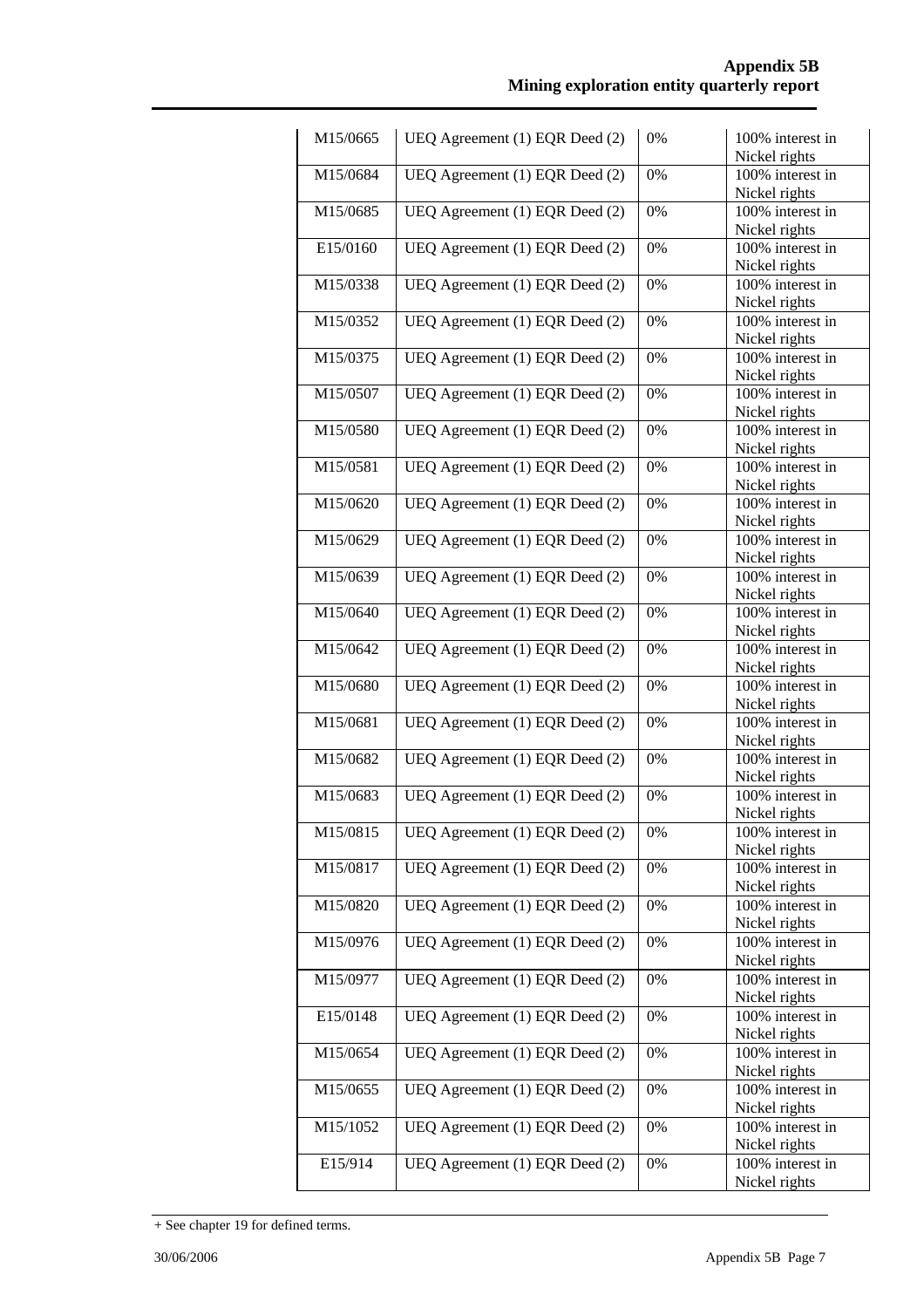| Logan's<br>Find<br>Project                     |                                                            |       |       |
|------------------------------------------------|------------------------------------------------------------|-------|-------|
| E15/849                                        | UEQ Agreement $(1)$                                        | $0\%$ | 100\% |
| Fort<br><b>Constantine</b><br>South<br>Project |                                                            |       |       |
| EPM15004                                       | Asset Sale Agreement with<br>Equinox Resources Limited (3) | $0\%$ | 100\% |
| EPM10601                                       | Asset Sale Agreement with<br>Equinox Resources Limited (3) | $0\%$ | 100\% |

- (1) On 22 March 2006, the Company and Uranium Equities Limited entered into an agreement pursuant to which Uranium Equities Limited agreed to transfer all of its legal and equitable interests in the above named tenements.
- (2) On 14 November 2006, the Company, Equinox Resources Limited, Equinox Minerals Limited and Uranium Equities Limited entered into an agreement pursuant to which Equinox Resources Limited agreed to be relieved of its obligations in relation to the Cowan Nickel Joint Venture, and forfeited its right to earn an equity interest in the Project.
- (3) On 14 November 2006, the Company and Equinox Resources Limited entered into an agreement pursuant to which Equinox Resources Limited agreed to transfer all of its legal and equitable interests in the above named tenements to the Company.

<sup>+</sup> See chapter 19 for defined terms.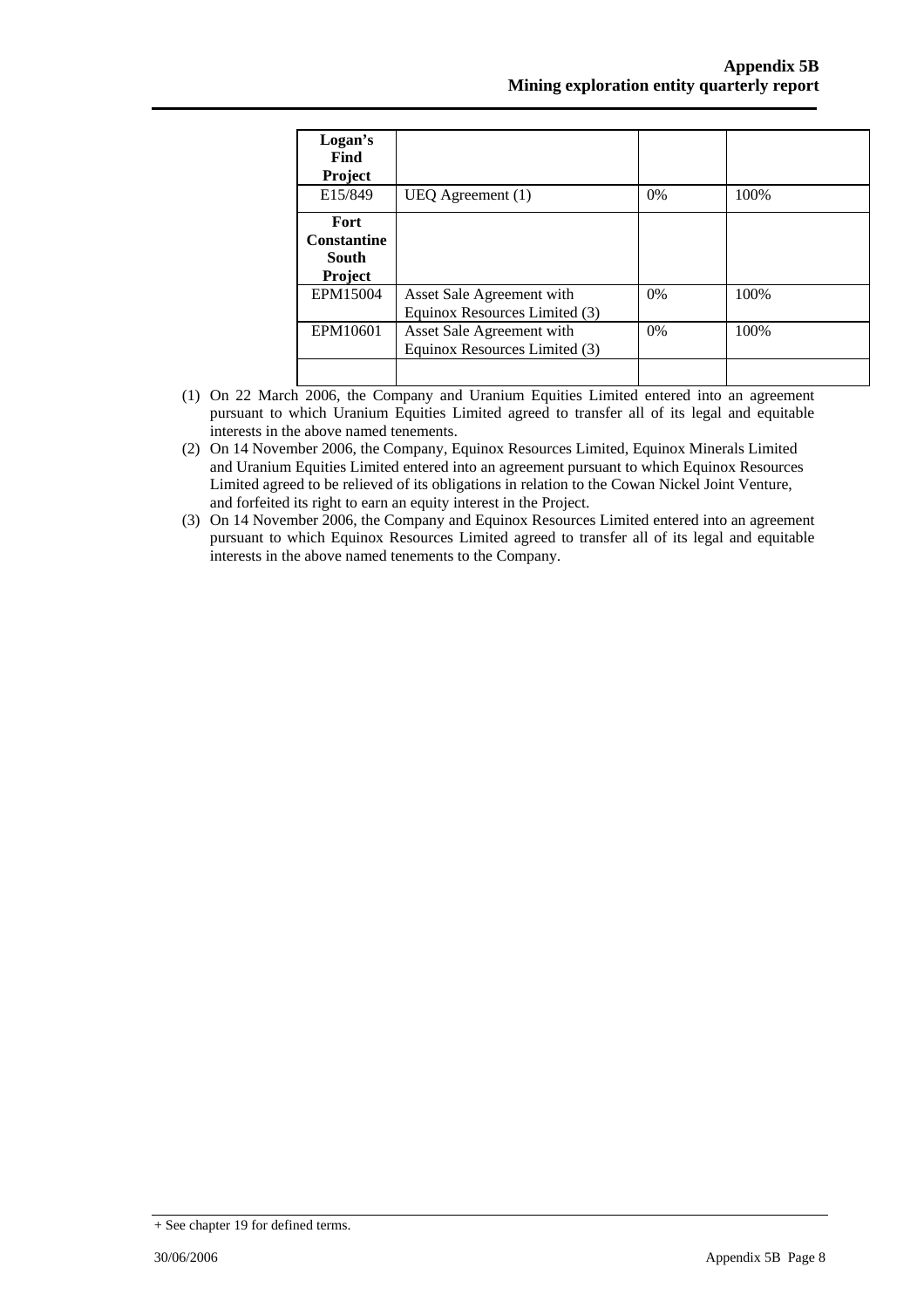#### **(4) Issued and quoted securities at end of current quarter**

*Description includes rate of interest and any redemption or conversion rights together with prices and dates.* 

|      |                                  | Total number | Number quoted | Issue price per                    | Amount paid up per               |
|------|----------------------------------|--------------|---------------|------------------------------------|----------------------------------|
|      |                                  |              |               | security (see note<br>$3)$ (cents) | security (see note 3)<br>(cents) |
| 7.1  | Preference                       | Nil          | Nil           | Nil                                | Nil                              |
|      | <sup>+</sup> securities          |              |               |                                    |                                  |
|      | (description)                    |              |               |                                    |                                  |
| 7.2  | Changes during                   | N/A          | N/A           | N/A                                | N/A                              |
|      | quarter                          |              |               |                                    |                                  |
|      | (a) Increases<br>through issues  |              |               |                                    |                                  |
|      | (b) Decreases                    |              |               |                                    |                                  |
|      | through returns                  |              |               |                                    |                                  |
|      | of capital, buy-                 |              |               |                                    |                                  |
|      | backs.                           |              |               |                                    |                                  |
| 7.3  | +Ordinary                        | 79,000,009   | 61,815,298    | N/A                                | N/A                              |
|      | securities                       |              |               |                                    |                                  |
| 7.4  | Changes during                   |              |               |                                    |                                  |
|      | quarter                          |              |               |                                    |                                  |
|      | (a) Increases                    | 79,000,007   | 61,815,298    | N/A                                | N/A                              |
|      | through issues                   |              |               |                                    |                                  |
|      | (b) Decreases                    | Nil          | Nil           | N/A                                | N/A                              |
|      | through returns                  |              |               |                                    |                                  |
|      | of capital.                      |              |               |                                    |                                  |
| 7.5  | <sup>+</sup> Convertible         | Nil          | Nil           | N/A                                | N/A                              |
|      | debt securities<br>(description) |              |               |                                    |                                  |
| 7.6  | Changes during                   | Nil          | Nil           | N/A                                | N/A                              |
|      | quarter                          |              |               |                                    |                                  |
|      | (a) Increases                    |              |               |                                    |                                  |
|      | through issues                   |              |               |                                    |                                  |
|      | (b) Decreases                    |              |               |                                    |                                  |
|      | through                          |              |               |                                    |                                  |
|      | securities                       |              |               |                                    |                                  |
|      | matured.                         |              |               |                                    |                                  |
| 7.7  | <b>Options</b>                   |              |               | Exercise price                     | Expiry date                      |
|      | <b>Share Options</b>             | 5,475,000    | Nil           | \$0.25                             | 18.12.2009                       |
|      |                                  | 1,500,000    | Nil           | \$0.25                             | 31.12.2009                       |
| 7.8  | Issued during                    |              |               |                                    |                                  |
|      | quarter                          |              |               |                                    |                                  |
|      |                                  |              |               |                                    |                                  |
|      | <b>Share Options</b>             | 5,475,000    | Nil           | \$0.25                             | 18.12.2009                       |
|      |                                  | 1,500,000    | Nil           | \$0.25                             | 31.12.2009                       |
| 7.9  | <b>Exercised</b> during          | Nil          | Nil           | Nil                                | Nil                              |
|      | quarter                          |              |               |                                    |                                  |
| 7.10 | Expired during                   | Nil          | Nil           | N/A                                | $\rm N/A$                        |
|      | quarter                          |              |               |                                    |                                  |
| 7.11 | <b>Debentures</b>                | Nil          | Nil           |                                    |                                  |
|      | (totals only)                    |              |               |                                    |                                  |
| 7.12 | <b>Unsecured</b>                 | Nil          | Nil           |                                    |                                  |
|      | notes (totals                    |              |               |                                    |                                  |
|      | only)                            |              |               |                                    |                                  |

<sup>+</sup> See chapter 19 for defined terms.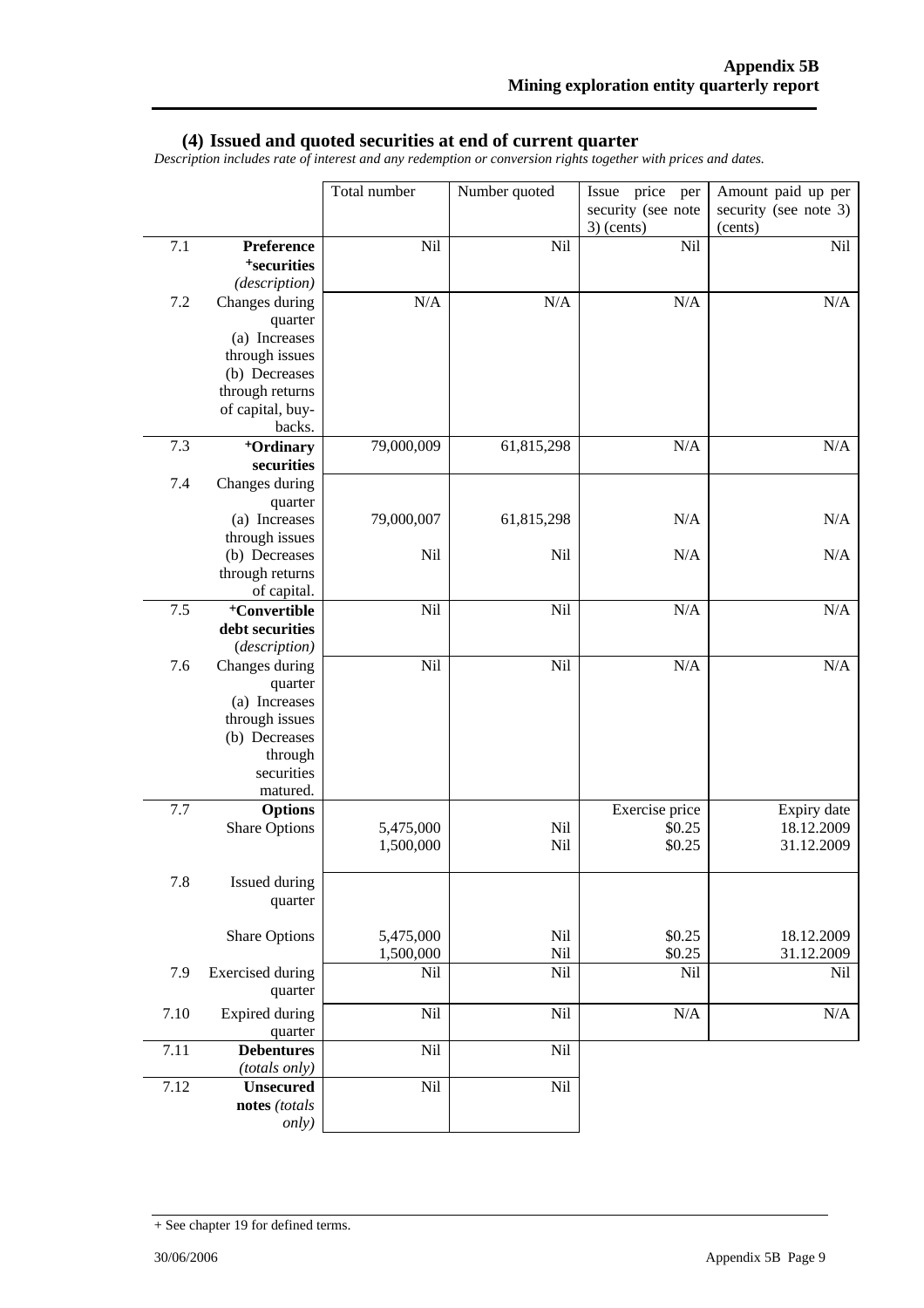### **Compliance statement**

- 1 This statement has been prepared under accounting policies which comply with accounting standards as defined in the Corporations Act or other standards acceptable to ASX (see note 4).
- 2 This statement does give a true and fair view of the matters disclosed.

Sign here: Date: 31 January 2007

Managing Director

Print name: Andrew Bantock

<sup>+</sup> See chapter 19 for defined terms.